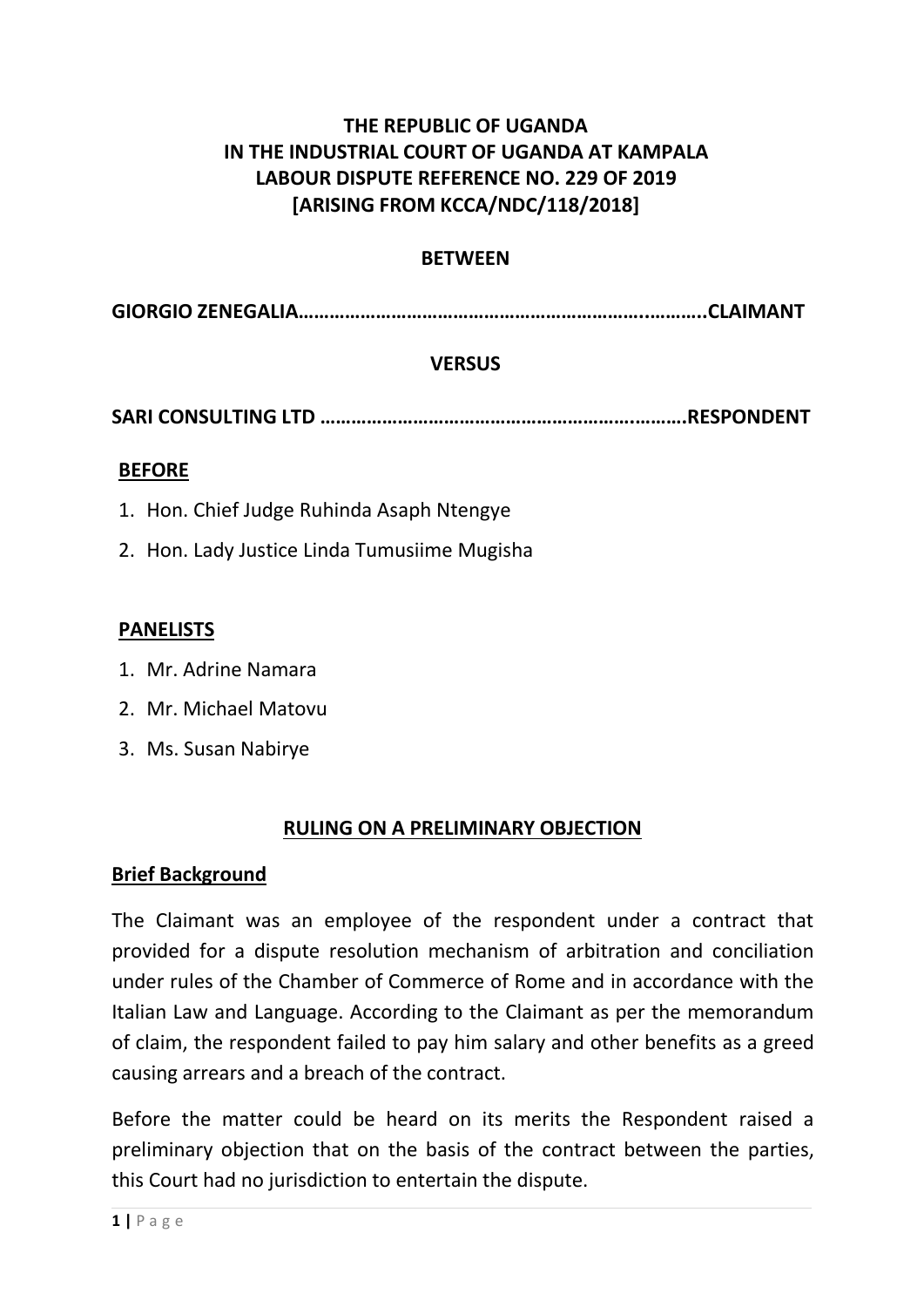The Claimant was represented by Mr. Horace Nuwasasira of M/s. C.R. Amanya Advocates & Solicitors while the Respondent was represented by Mr. Omoloy Ivan of M/s. Okello Oryem & Co. Advocates.

## **SUBMISSIONS**

The respondent argued that the claim was incompetent and misconceived since the **Employment Act** was not applicable to the same and the Industrial Court had no Jurisdiction because the parties chose mandatory arbitration to be done in Rome as provided for under clause 8 of the contract of service. According to counsel, the parties were strictly bound by the terms of the contract which provided for mandatory arbitration and this court could not entertain the dispute, it could only refer the dispute to arbitration in accordance with the contract. Counsel relied on **Section 91 of the Evidence Act, Sections 5 and 40 of the Arbitration and Conciliation Act** and **M.A 310/2013 – Daniel Delsetre & 6 others Vs Hits Telecom (U) Ltd.** He strongly submitted that Jurisdiction being a creature of statute this court could not entertain the claim because in **clauses 10 of the respective contracts**, the parties surrendered to Italian law. According to counsel this court is being asked to exercise jurisdiction that it does not have and it ought to decline to do so. He relied on **Section 14 (2) (b) (i) and 33 of the Judicature Act, Section 98 of the Civil Procedure Act** and **Civil Appeal 53/2015 Mujib Juma Vs Adam Musa & others.** Counsel submitted that the court could not apply the rules of procedure under Uganda law since the parties chose the rules of procedure of the chamber of commerce of Rome. He strongly asserted that except by mutual agreement of both parties neither of them could ran away from the binding terms of the agreement. He was of the strong view that although the Industrial court is a court of Equity it could not apply the same since equity follows the law and where there is no remedy at law, neither can the court grant it in equity.

The Claimant strongly disagreed and asserted that under **Section 12(1) and (2) of the Employment Act and Section 8 (1) (a) of the Labour Dispute (Arbitration and Settlement) Act** both the Labour Officer and the Industrial Court are granted jurisdiction to entertain employment disputes. Counsel reiterated that **Section 6 of the Employment Act** promotes equality of opportunity and guards against discrimination in interpretation of employment laws. According to counsel a clause in the contract limiting Jurisdiction of the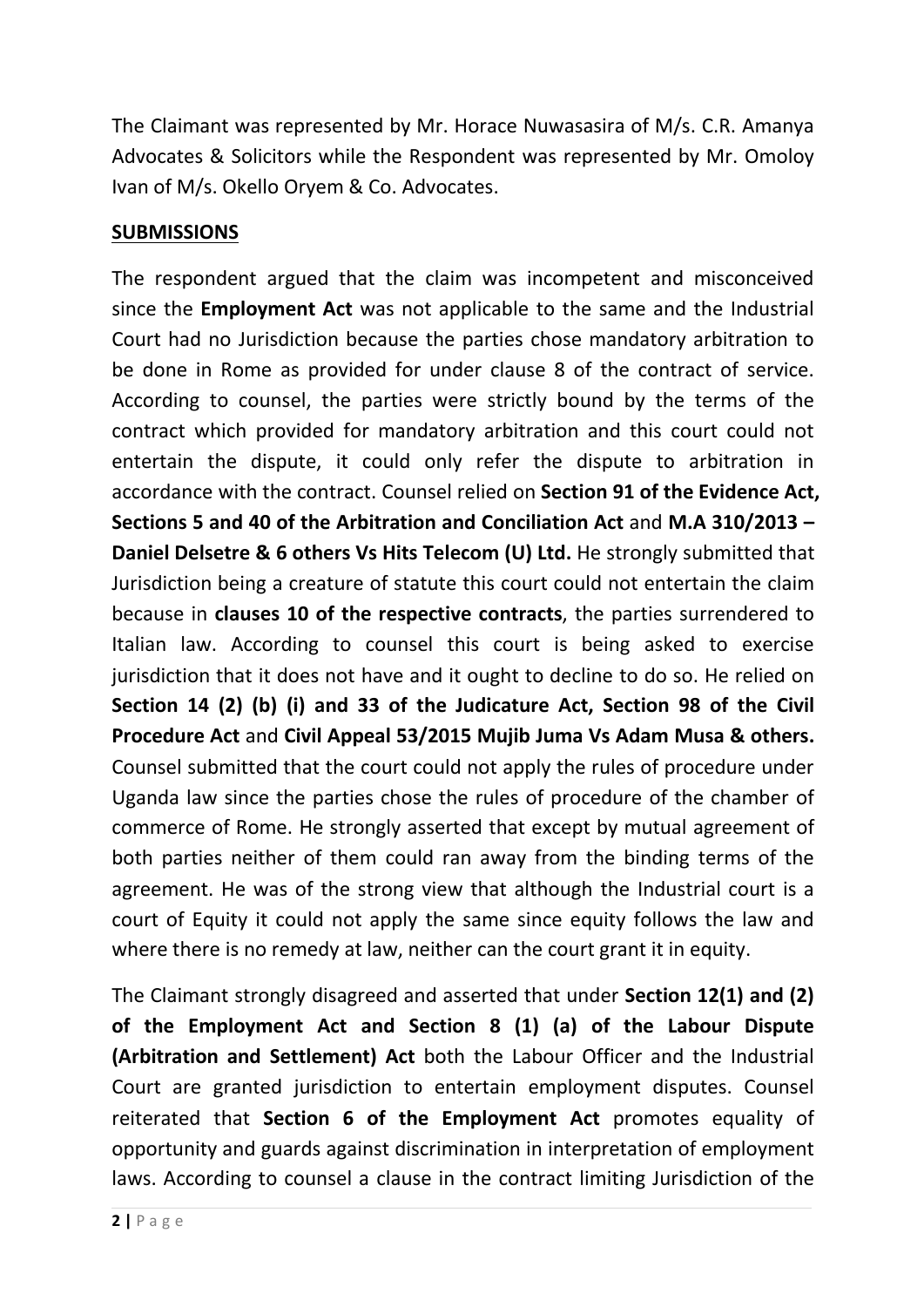court was rejected in the case of **Portland International (PTY) Ltd Vs Sembule Steel Mills Ltd & 2 Others, Civil suit 141/2014.** Counsel argued that reliability on an exclusive Jurisdiction clause in the contract was aimed at evading liability under the contract which this Court has mandate to stop. He relied on **Egbert De Smet Vs Nakassanga, Civil suit 387/2011.** He also relied on **CMA Cam Uganda Ltd Vs M/S. Sekatawa International Ltd Civil Appeal 27/2013** which according to counsel held that courts in Uganda had Jurisdiction by Virtue of the fact that the contract was performed in Uganda. According to counsel, one of the circumstances which could be considered in establishing whether court could exercise jurisdiction was set out in the above **CMA Cam Uganda Ltd Vs M/s. Sekatawa International Ltd Civil Appeal 27/2013** as whether the defendant genuinely desired trial in a foreign country or was only seeking Procedural advantages. It was his submission that in the instant case the defendant sought Procedural advantage as there was no plausible reason to have the matter tried in Italy.

# **Decision of Court.**

We have no doubt that the position of the law is that parties have the freedom to contract and once they reduce the contract into writing they are bound by the provisions in the contract so reduced in writing.

It is also true that in interpreting the contract so reduced in writing, the courts have to take into account the intention of the parties at the time the contract was signed as well as the law prevailing not only at the time the contract was made but also at the time the court is making the decision.

There were two contracts executed by both parties dated 01/06/2017. One was for the **"consultancy services for road and transportation projects"** and the other for the **"Bumbobi – Lwakhakha project".** Both contracts under paragraph 8 and 11 respectively provided **"Any dispute or difference arising from this agreement or connection therewith, which cannot be amicably settled between the parties shall be finally settled by arbitration in accordance with the rules ofconciliation and arbitration of the chamber of commerce of Rome, by three arbitrators designated in accordance to the said rules. The arbitration will be held in Rome and the applicable law and language will be Italian one."**

Under paragraphs 9 and 12 respectively both contracts specifically provided for the law applicable in the following terms: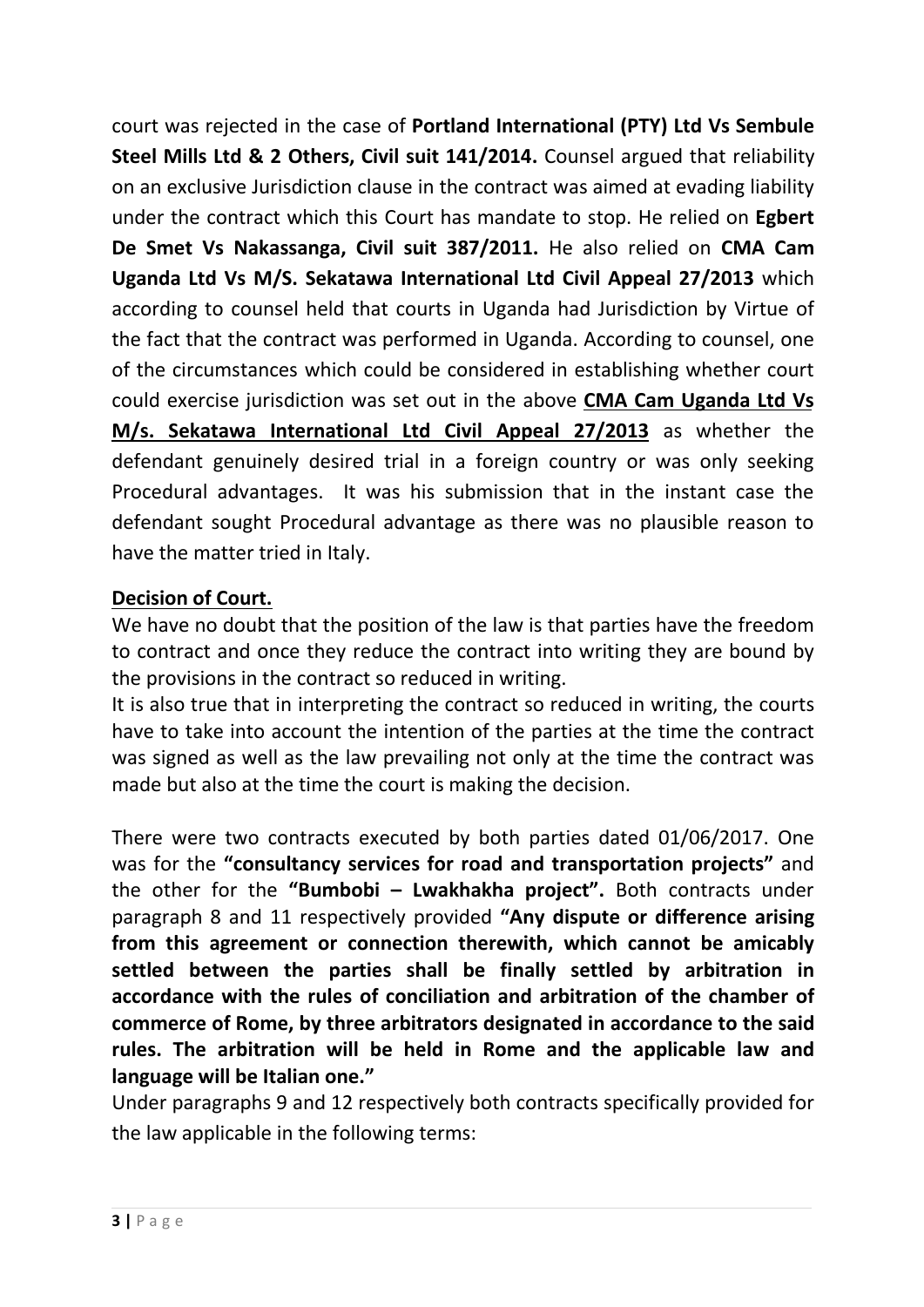# **"The present contract is subject to the Italian law. The language of the Agreement shall be English."**

The contention of the respondent, as we understand it, is that the claimant having been party to the above contractual obligations that strictly provide for arbitration using foreign rules and procedures and in a foreign jurisdiction, the same claimant cannot be seen to purport to bring an action on allegations for breach of the same contract using the domestic rules and procedure in a domestic court.

On the other hand, the contention of the claimant is that given the provisions of the **Employment Act** and the **Labour Dispute (Arbitration & Settlement) Act** providing for Domestic courts to have jurisdiction in all matters relating to employment and this being an employment dispute involving a contract that was performed in this country, this court is empowered to entertain the dispute.

We have carefully perused the submissions of both counsel. Counsel for the respondent referred this court to **Section 5 and 40 of the Arbitration and Conciliation Act** which provide for a mandatory arbitration where parties have agreed to such dispute resolution mechanism**.** We have internalised the case of **DANIEL DELESTRE & 06 OTHERS VS HITS TELECOM (U) LTD, M.A 310/2013** (Commercial Division) where the court relied on **Section 5 and 40 of the above law to refer the dispute to arbitration.** We have at the same time looked at and internalised **Section 9 of the Labour Dispute (Arbitration & Settlement) Act 2006** which provides:

**"9 Arbitration and conciliation Act not to apply.**

**The Arbitration and Conciliation Act shall not apply to any proceedings of the Industrial Court under this Act, or to any award made by the Industrial court."**

Considering that the law which gives jurisdiction to this court outs the application of the Arbitration and Conciliation Act by this court, it is our considered opinion that the said Act does not apply to the instant case and therefore unlike in the above **Daniel Delestre case** this court is not bound or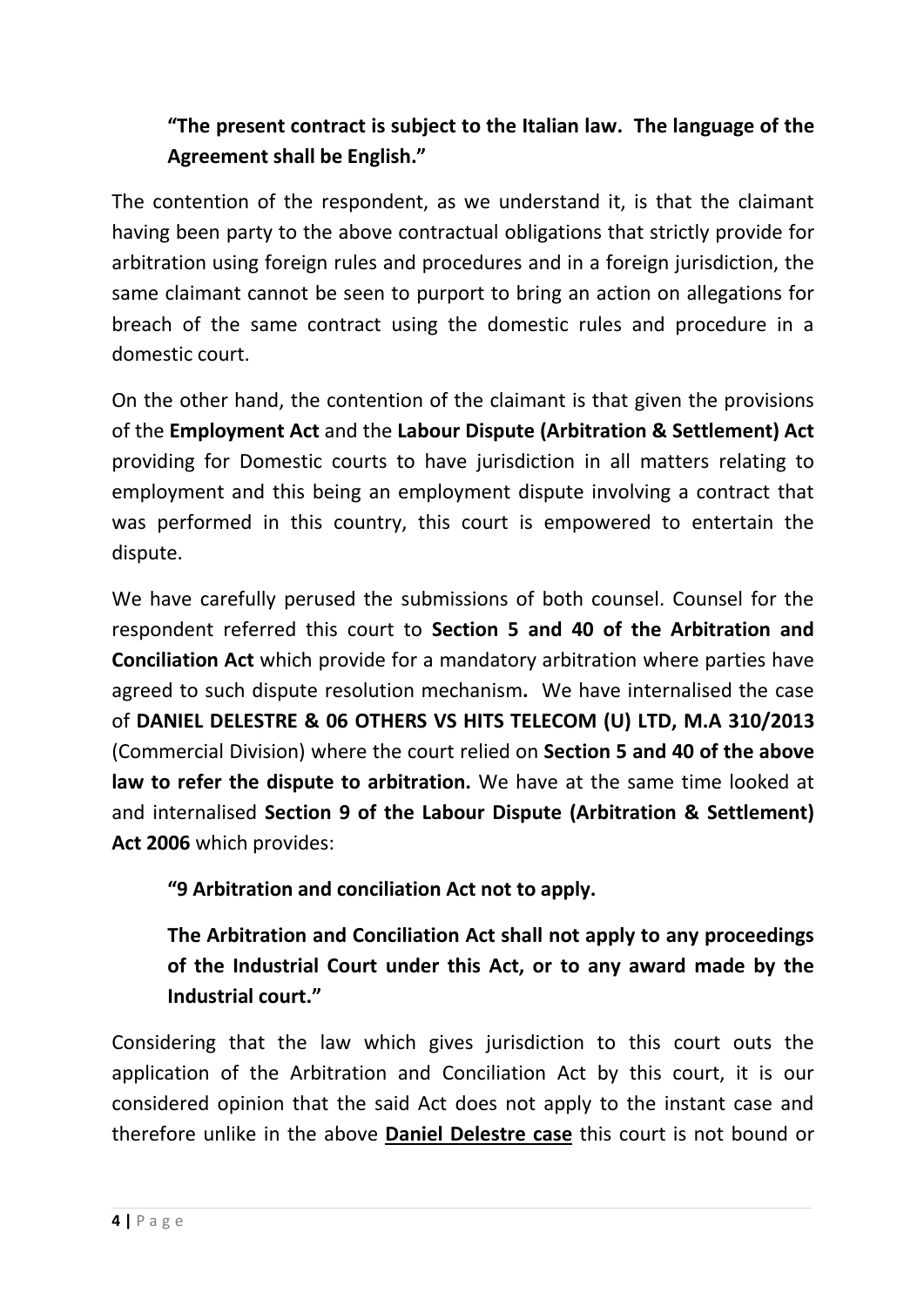obliged to refer the matter to arbitration under the said arbitration & Settlement Act.

There is no doubt and we entirely agree (as much as counsel for the claimant agreed) that as directly expressed in the case of **Mujib Juma Vs Adam Musa & 8 others Civil Appeal 53/2015 (Land Division)** once a court of law finds that it has no jurisdiction, proceedings have to be halted and transferred to a Court with competent jurisdiction. It is very clear from the construction of the contracts that the parties intended their disputes to be resolved outside the jurisdiction of this court. The question, however, is **whether or not the exclusion of the jurisdiction of the courts in the contract would automatically oust the court's jurisdiction?** In proff. **Egbert be Smet Vs Juliet Nakassaga, Civil suit 387/2011 (Commercial Division)** the court resolved the above question when in dismissing the Preliminary Objection it relied on the case of **Huadar Guangdong Chinese Co. Ltd Vs Dance Logistics Uganda limited, Civil suit No. 4/2012** which was reported to have held:

**"It is settled law that a simple clause in an enforceable contract does not oust the unlimited original jurisdiction of the High court as conferred to it by the supreme law of the land."**

The court also found that the expenses likely to be incurred when a matter was to be handled outside the domestic Jurisdiction would be a factor to be reckoned with in determining the question of jurisdiction embedded in a contract. In the case of **Justice Ruhinda Asaph Ntengye & Justice Linda Lillian Tumusiime Mugisha Vs Attorney General, Const. Petition 33/2016** it was held that this court is equipped with the same jurisdiction as the High Court and consequently the authority of **Proff Egbert Smet** mentined above applies to it. Even if the above Constitutional Petition was found not applicable, by virtue of **Section 5 of the Labour Dispute (Arbitration & Settlement) Act** this court is vested with power to entertain this dispute. The section provides that the labour officer has to refer the matter to this court if within 4 weeks he/she has not resolved it and if not, either of the parties may within 8 weeks refer the same to this court for resolution. **Section 8 of the same** law expressly vests this court with jurisdiction to entertain matters referred to it by virtue of a reference in accordance with **Section 5** above mentioned. In referring the dispute to this court, a labour officer will have entertained it by virtue of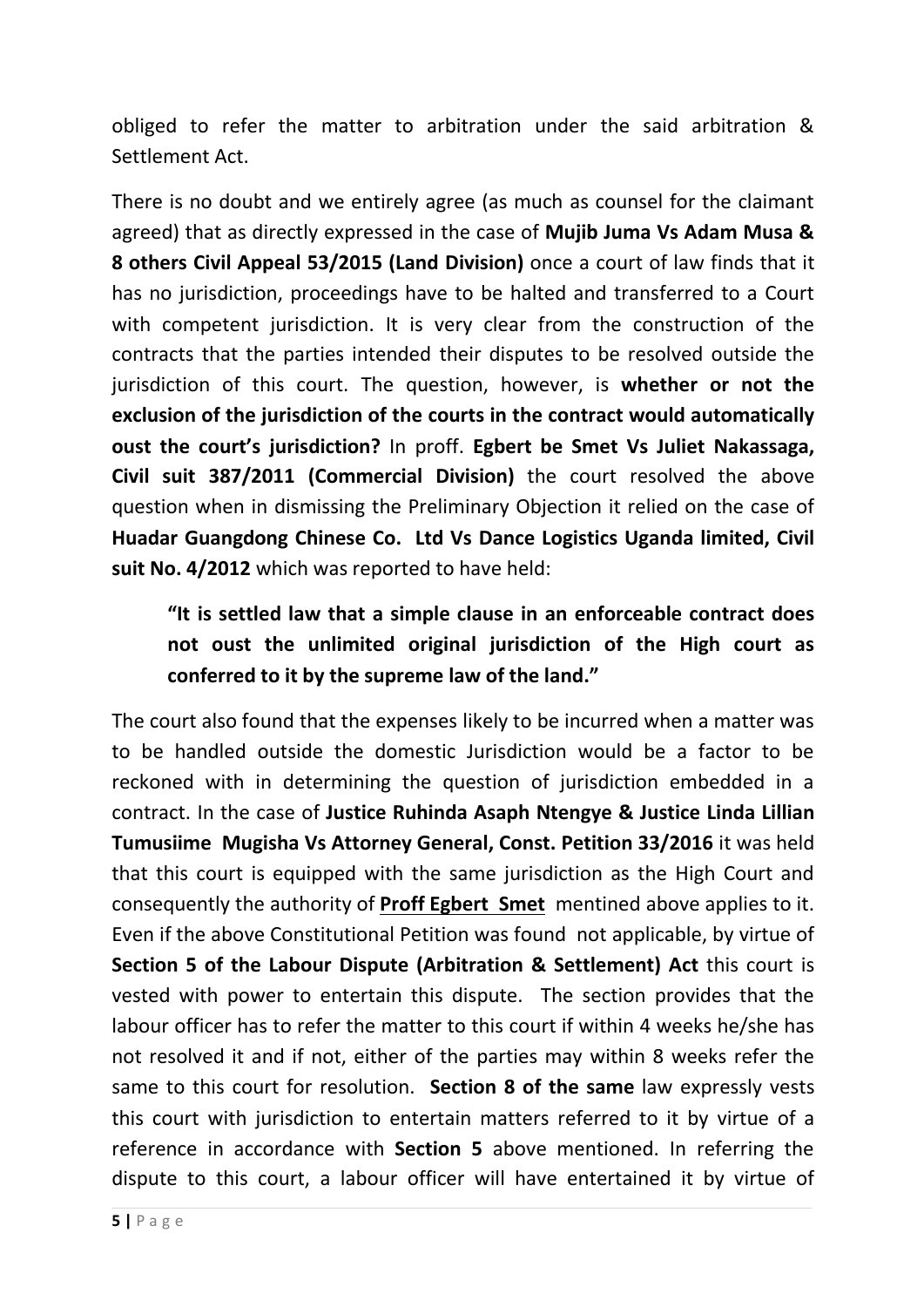**Sections 12** and 13 **of the Employment Act** which grants jurisdiction to the said Labour Officer.

Given the huge expense that would be incurred by the respondent if the claim was referred to Rome in accordance with the contract, and given that no special and reasonable explanation has been given to this court for such expensive expedition, it is our conclusion that by raising this preliminary objection, the respondent was merely seeking procedural advantage intended to halt the progress of the claim under the contract of service and this cannot be acceptable given the provision of **Section 27 of the Employment Act** which provides:

## **"27 variation or exclusion of provisions of the Act**

- **(1) Except where expressly permitted by this Act, an agreement between an employer and an employee which excludes any provision of this Act shall be void and of no effect.**
- **(2)Nothing in this Section shall prevent the application by agreement between the parties, of terms and conditions, which are more favourable to the employee than those contained in this Act".**

When the above section of the law is read together with **clauses 8 and 11** embedded in both contracts of the claimant it becomes clear that the contracts, contrary to the said section, excludes **Section 12 and 13 of the Employment Act** that grants jurisdiction to the labour officers and to that extent the clauses are void and of no effect. In the result we find the objection of the respondent without any merit and it is hereby overruled. The claim shall proceed on its metis. No order as to costs is made.

## **Delivered & Signed by:**

1. Hon. Chief Judge Ruhinda Asaph Ntengye …………………………. 2. Hon. Lady Justice Linda Tumusiime Mugisha ………………………….. **PANELISTS** 1. Mr. Adrine Namara ………..……………… 2. Mr. Michael Matovu ……………………….. 3. Ms. Susan Nabirye ………………………..